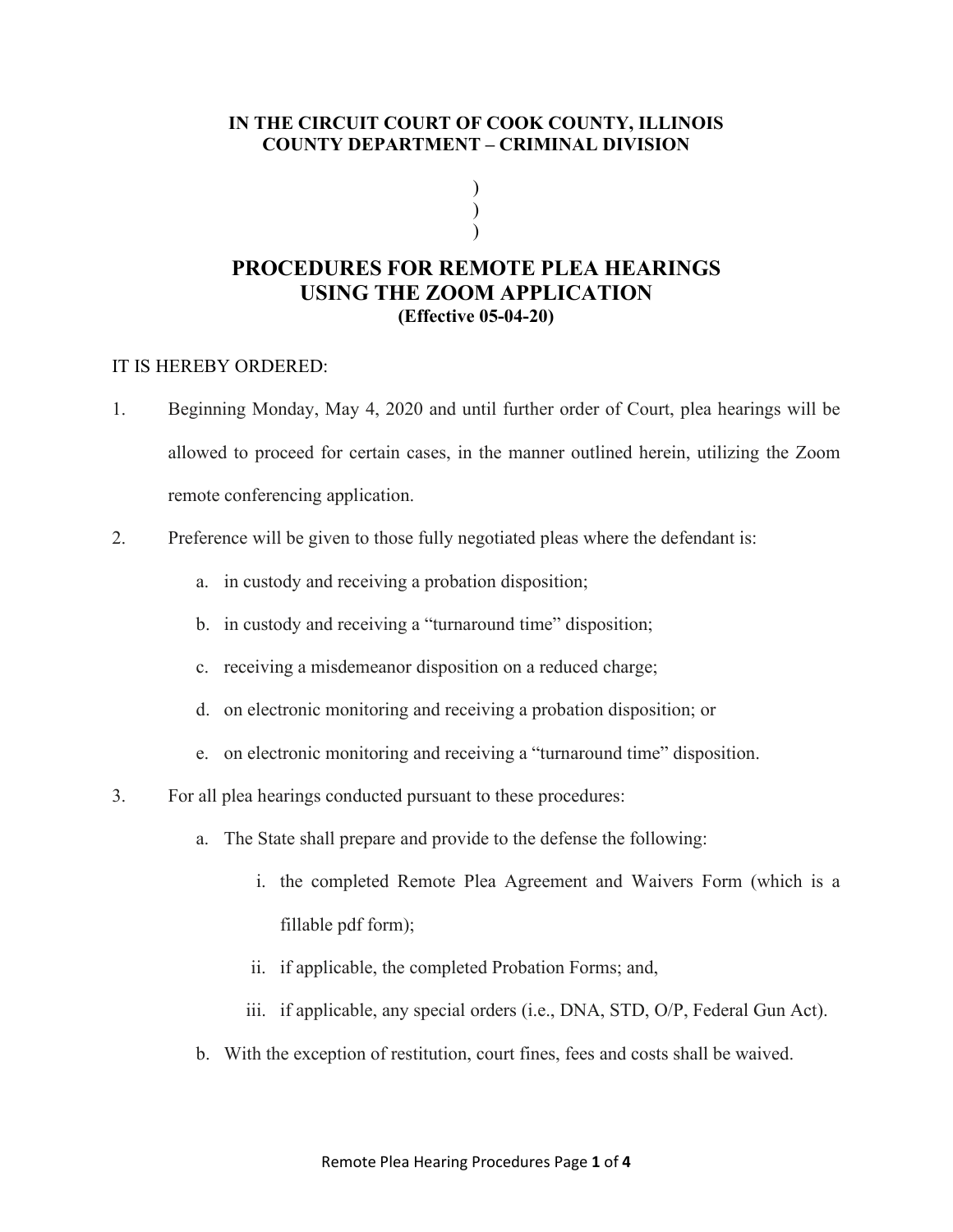- c. If the defendant is pleading guilty to more than one case, separate documents must be completed for each case.
- d. The documents indicated above may be exchanged electronically.
- e. After receipt of the documents from the State, defense counsel must get the documents signed by the defendant. The defendant's personal hand signature is required. Typed representations will not be accepted for the defendant's signature.
- f. Once the defense attorney has obtained the signed documents from the defendant, counsel shall file a motion requesting a Remote Plea Hearing. The Notice of Motion should set forth the specific name and manner of notice to all counsel of record, including the email address used for each attorney.
- g. The Notice of Motion must clearly and conspicuously note in bold print whether a language interpreter is required and if so, the language involved (i.e., **SPANISH LANGUAGE INTERPRETER NEEDED**). The defense attorney must also notify the Interpreter's Office of the hearing.
- h. In addition to opposing counsel, an email of the Notice and the Motion should be sent in pdf format to: [criminalfelonyservices@cookcountycourt.com.](mailto:criminalfelonyservices@cookcountycourt.com) Counsel can convert the Word document to PDF format by using the SAVE AS PDF option or by using the SAVE AS feature in Microsoft Word and then selecting PDF file type.
- i. The State shall facilitate obtaining signed plea documents from pro se defendants and filing the request for plea hearing with the Clerk's Office.
- 4. Once the Clerk's Office has received the filed Motion Requesting Remote Plea Hearing, counsel will receive notice of the date, time and login credentials for the hearing. Counsel will also be notified if the Court has rejected the plea agreement or postponed the plea.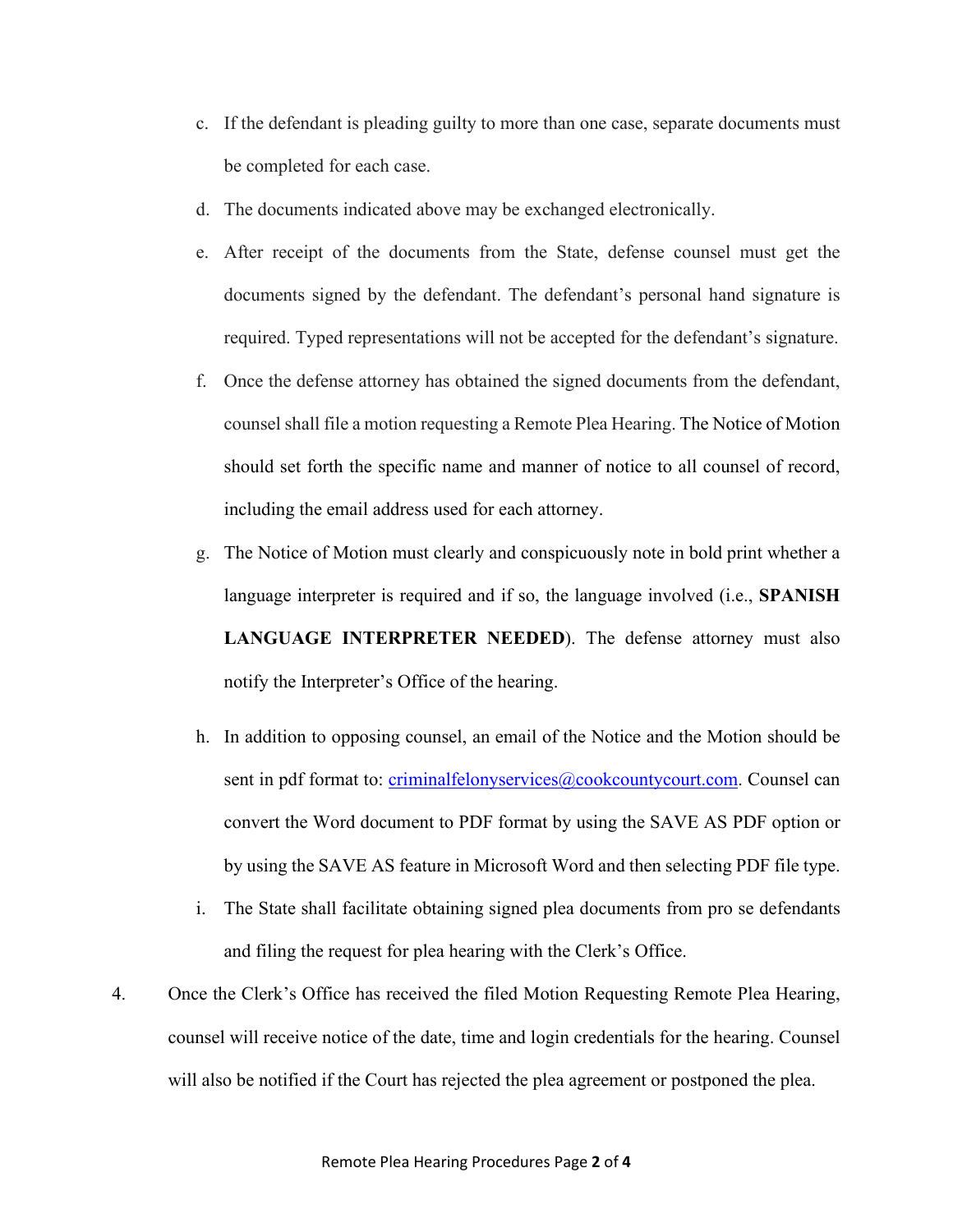- 5. If the disposition is an IDOC sentence, the State shall promptly notify the Illinois Department of Corrections of the plea hearing date, so that they can make arrangements to timely process the defendant.
- 6. Attorneys should appear via Zoom for the plea hearing. Non-court personnel will not be allowed in the courtroom for the plea hearing.
- 7. If the defendant is in custody, the defense attorney shall take those steps necessary to notify the Sheriff's Department and insure the defendant's presence via the Zoom application.
- 8. If the defendant is out of custody or on electronic monitoring, the defense attorney must take measures to insure that the defendant has the technological ability to appear via Zoom or have the defendant present in counsel's office to participate in the hearing.
- 9. If the defendant is receiving a probation disposition, the defense attorney should notify the Probation Department and give the Zoom hearing information so that they can participate.
- 10. Relatives and other interested persons may watch the plea hearing via YouTube Live Stream on the Cook County Circuit Court's YouTube channel. The live stream URL can be found at the circuit court's website: [www.cookcountycourt.org](http://www.cookcountycourt.org/) or by searching for "Cook Leighton Courtroom" on [www.youtube.com](http://www.youtube.com/) or on the YouTube app.
- 11. For security purposes, the judge will be using the "Waiting Room" function within Zoom. Please wait in the queue until the judge admits you into the session for your particular case. If you are admitted prior to your case and the judge is hearing another matter, please wait patiently with your volume muted until the judge or court staff addresses you.
- 12. The judge and court reporter must be able to hear each individual talking. Please be mindful of your surroundings and background noise. All participants must conduct themselves with the same decorum required in the physical courtroom.